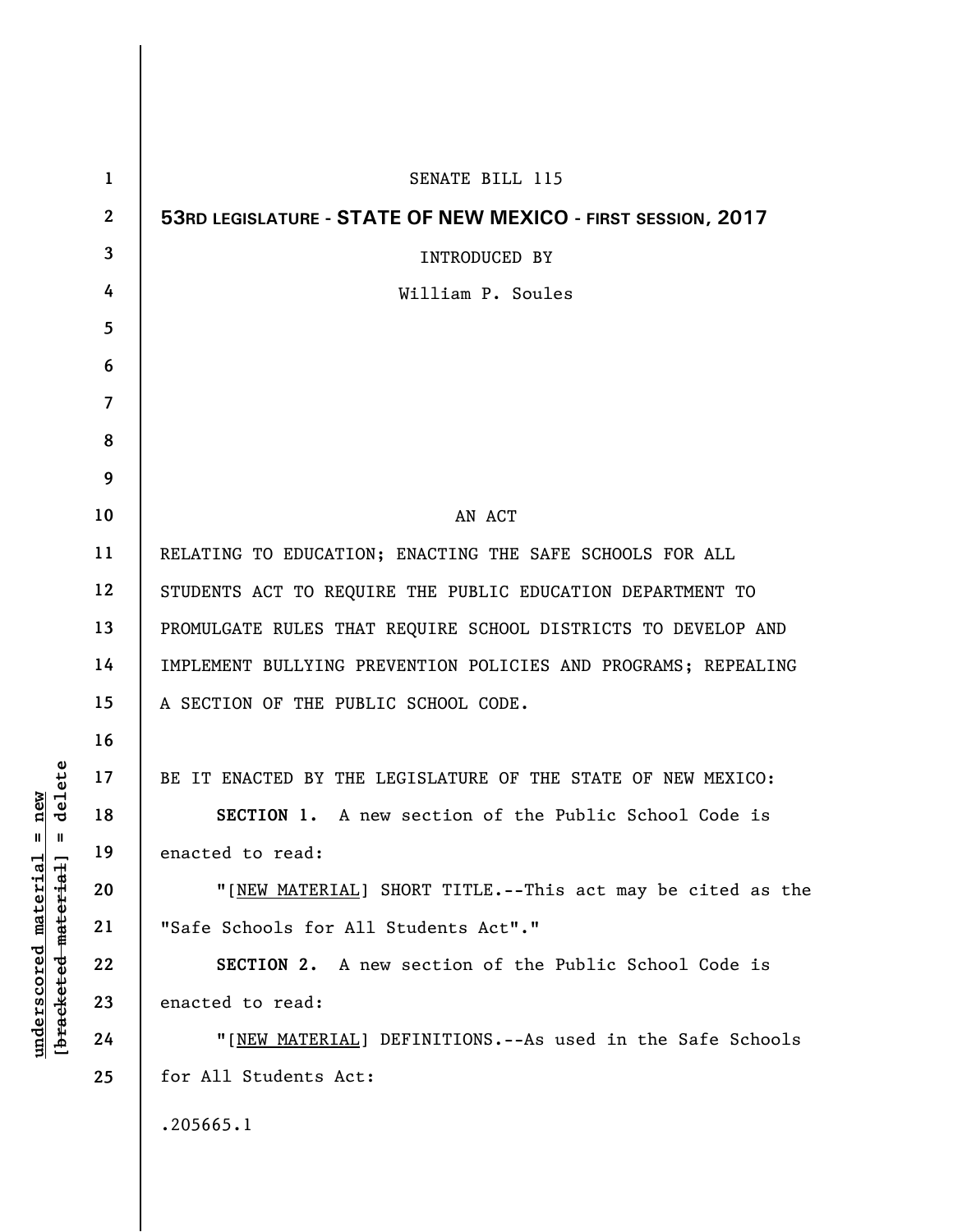**1 2 3 4 5 6 7 8 9 10 11 12 13 14 15 16 17 18 19 20 21 22 23 24 25**  A. "bullying" means any severe, pervasive or persistent act or conduct that targets a student, whether physically, electronically or verbally, and that: (1) may be based on a student's actual or perceived race, religion, color, national origin, ancestry, sex, sexual orientation, gender identity, spousal affiliation, physical or mental handicap or any other distinguishing characteristic; or on an association with a person, or group with any person, with one or more of the actual or perceived distinguishing characteristics; and (2) can be reasonably predicted to: (a) place a student in reasonable fear of physical harm to the student's person or property; (b) cause a substantial detrimental effect on a student's physical or mental health; (c) substantially interfere with a student's academic performance or attendance; or (d) substantially interfere with a student's ability to participate in or benefit from the services, activities or privileges provided by an agency, educational institution or grantee; B. "cyberbullying" means any bullying that takes place through electronic communication; C. "electronic communication" means a communication transmitted by means of an electronic device, including a .205665.1

 $\frac{1}{2}$  of  $\frac{1}{2}$  and  $\frac{1}{2}$  and  $\frac{1}{2}$  and  $\frac{1}{2}$  and  $\frac{1}{2}$  and  $\frac{1}{2}$  and  $\frac{1}{2}$  and  $\frac{1}{2}$  and  $\frac{1}{2}$  and  $\frac{1}{2}$  and  $\frac{1}{2}$  and  $\frac{1}{2}$  and  $\frac{1}{2}$  and  $\frac{1}{2}$  and  $\frac{1}{2}$  an **[bracketed material] = delete**  $underscored material = new$ **underscored material = new**

 $- 2 -$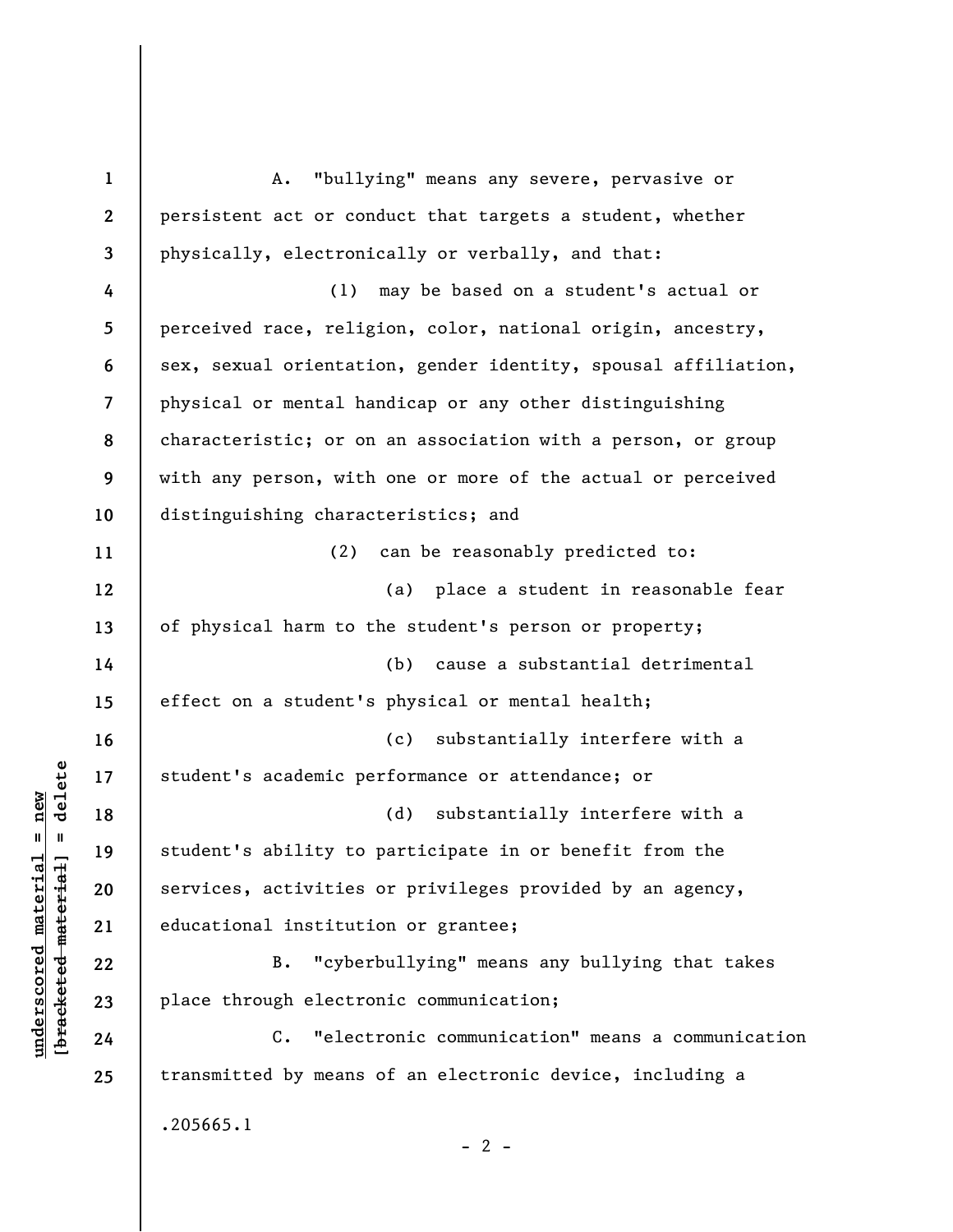**1 2**  telephone, cellular phone, computer, electronic tablet, pager or video or audio recording;

**3 4 5 6 7 8**  D. "gender identity" means a person's selfperception, or perception of that person by another, of the person's identity as a male or female based upon the person's appearance, behavior or physical characteristics that are in accord with or opposed to the person's physical anatomy, chromosomal sex or sex at birth;

**9 10**  E. "local school board" includes the governing body of a charter school;

F. "physical or mental handicap" means a physical or mental impairment that substantially limits one or more of a person's major life activities;

G. "progressive discipline" means disciplinary action other than suspension or expulsion from school that is designed to correct and address the basic causes of a student's specific misbehavior while retaining the student in class or in school, or restorative school practices to repair the harm done to relationships and persons from the student's misbehavior, and may include:

(1) meeting with the student and the student's parents;

(2) reflective activities, such as requiring the student to write an essay about the student's misbehavior;

 $-3 -$ 

(3) counseling;

.205665.1

 $b$ racketed material] = delete **[bracketed material] = delete**  $underscored material = new$ **underscored material = new**

**11** 

**12** 

**13** 

**14** 

**15** 

**16** 

**17** 

**18** 

**19** 

**20** 

**21** 

**22** 

**23** 

**24**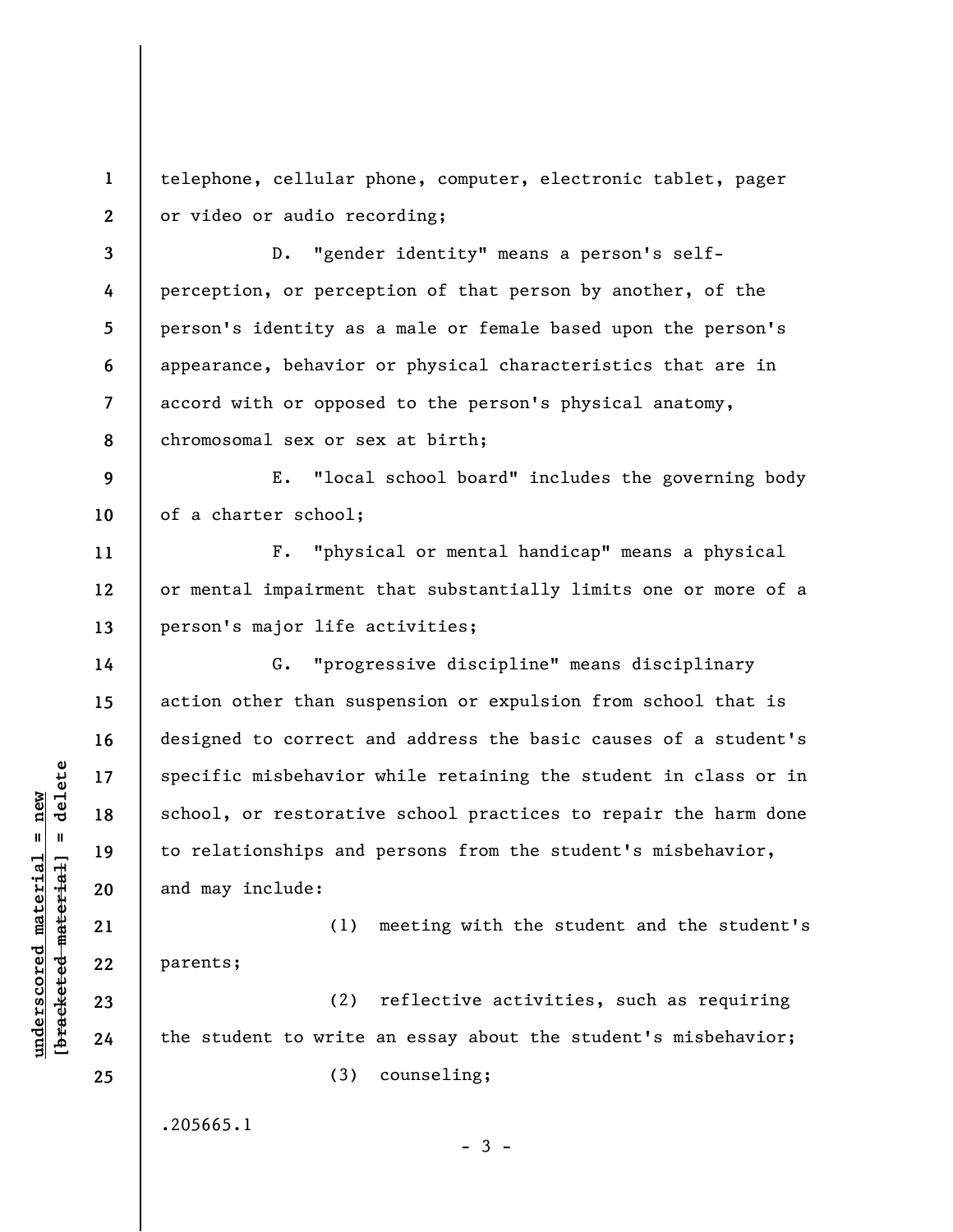|                      | $\mathbf{1}$ | (4)<br>anger management;                                     |
|----------------------|--------------|--------------------------------------------------------------|
|                      | $\mathbf{2}$ | (5)<br>health counseling or intervention;                    |
|                      | 3            | (6)<br>mental health counseling;                             |
|                      | 4            | participation in skill-building and<br>(7)                   |
|                      | 5            | resolution activities, such as social-emotional cognitive    |
|                      | 6            | skills building, resolution circles and restorative          |
|                      | 7            | conferencing;                                                |
|                      | 8            | (8)<br>community service; and                                |
|                      | 9            | in-school detention or suspension, which<br>(9)              |
|                      | 10           | may take place during lunchtime, after school or during      |
|                      | 11           | weekends; and                                                |
|                      | 12           | Η.<br>"sexual orientation" means heterosexuality,            |
|                      | 13           | homosexuality or bisexuality, whether actual or perceived."  |
|                      | 14           | SECTION 3. A new section of the Public School Code is        |
|                      | 15           | enacted to read:                                             |
|                      | 16           | "[NEW MATERIAL] BULLYING PREVENTION POLICIES--ADOPTION AND   |
| delete               | 17           | ENFORCEMENT.--                                               |
|                      | 18           | By July 1, 2018, each local school board shall<br>Α.         |
| $\mathbf{u}$         | 19           | adopt and enforce policies to:                               |
| [bracketed-material] | 20           | prevent bullying:<br>(1)                                     |
|                      | 21           | on its property, including<br>(a)                            |
|                      | 22           | electronic communication on or with the use of its property; |
|                      | 23           | at sponsored functions; and<br>(b)                           |
|                      | 24           | on its to-and-from-school<br>(c)                             |
|                      | 25           | transportation or any school-sponsored transportation; and   |
|                      |              | .205665.1                                                    |
|                      |              | $-4 -$                                                       |

**underscored material = new [bracketed material] = delete**

 $underscored material = new$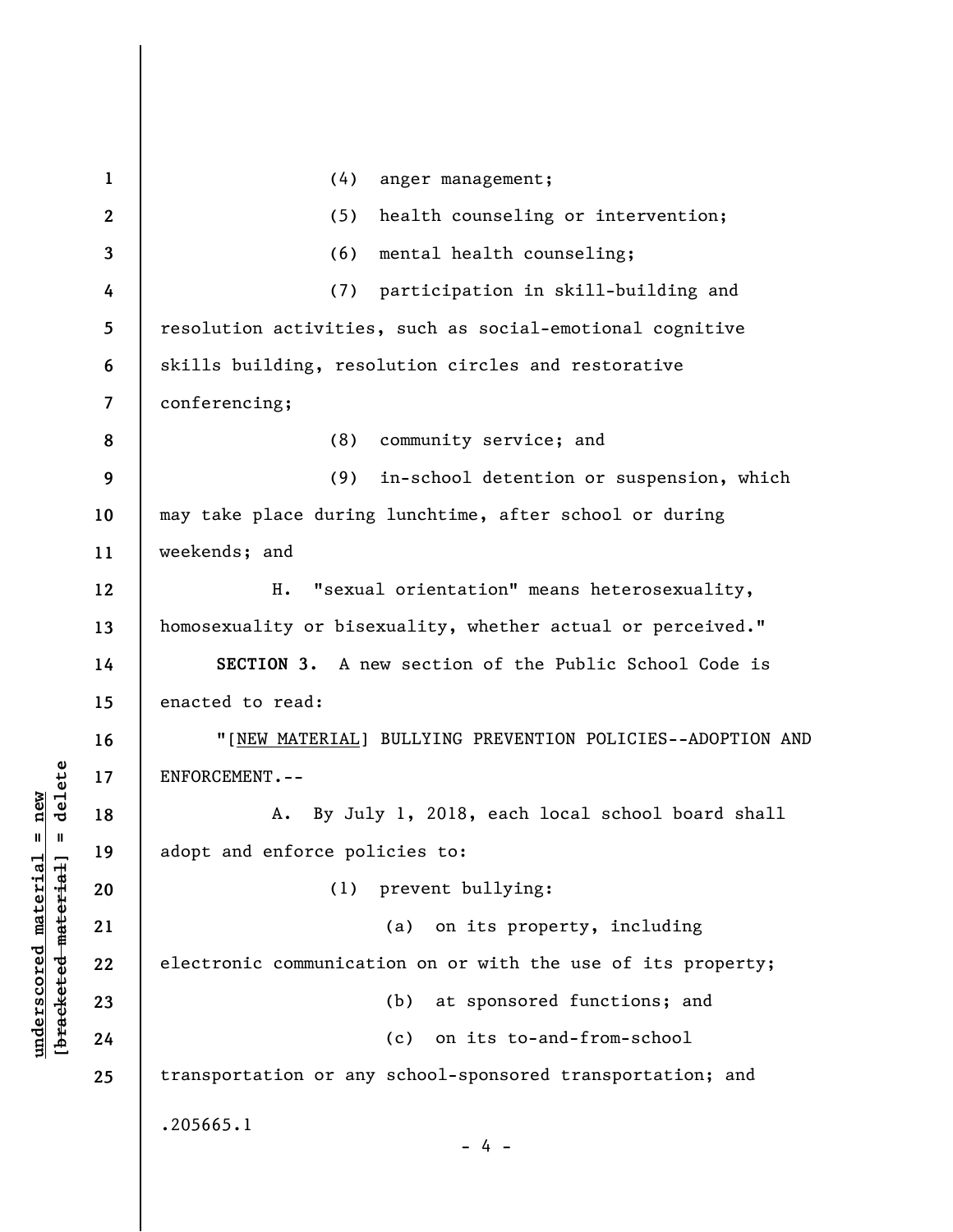**1 2 3 4 5 6 7 8 9 10 11 12 13 14 15 16 17 18 19 20 21 22 23 24 25**  (2) prohibit electronic communication directed at a student, that is published with the intent that it be seen by or disclosed to that student and that substantially interferes with the student's ability to participate in or benefit from the services, activities or privileges provided by the public school. B. Each local school board shall control the content of its policy; provided that the policy includes: (1) the definitions as set forth in the Safe Schools for All Students Act; (2) a statement prohibiting bullying; (3) a statement prohibiting retaliation against individuals who report or witness incidents of bullying; (4) a list of consequences, including progressive discipline approaches that can result from an identified incident of bullying that are designed to: (a) appropriately correct the bullying behavior; (b) prevent another occurrence of bullying or retaliation; (c) protect the target of the bullying; (d) be flexible so that, in application, the consequences can be unique to the individual incident and varied in method and severity based on: 1) the nature of the .205665.1  $- 5 -$ 

**underscored material = new [bracketed material] = delete**

 $\frac{1}{2}$  $underscored material = new$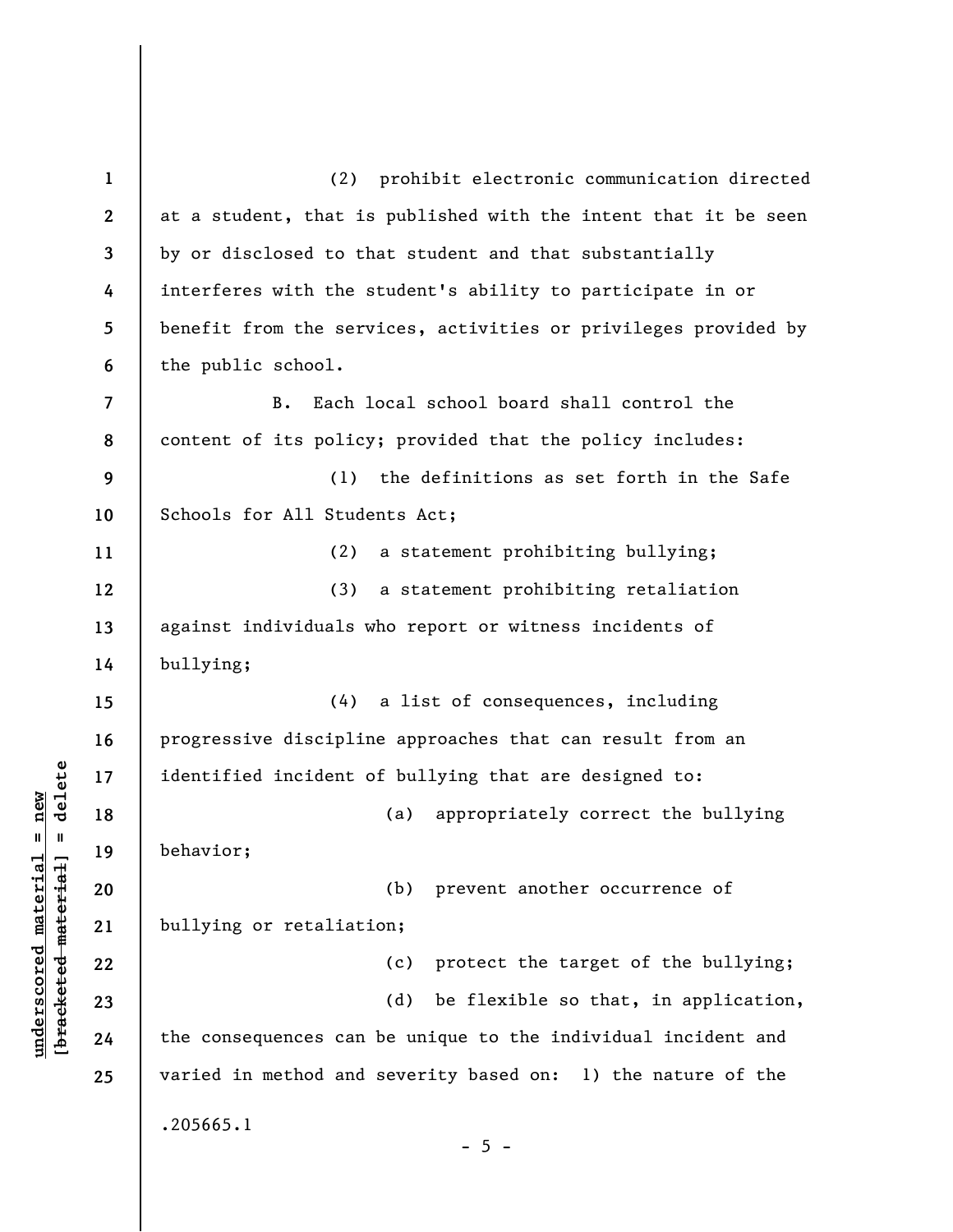**1 2 3 4 5 6 7 8 9 10 11 12 13 14 15 16 17 18 19 20 21 22 23 24 25**  incident; 2) the developmental age of the person bullying; and 3) any history of problem behavior from the person bullying; and (e) for cyberbullying incidents, use the least restrictive means necessary to address the interference with the student's ability to participate in or benefit from the services, activities or privileges provided by the school; (5) a procedure for reporting bullying or retaliation for reporting an act of bullying, including: (a) a flexible reporting system that allows for reporting orally and in the student's preferred language; (b) a method for reporting bullying anonymously; provided that no formal disciplinary measures shall be taken solely on the basis of an anonymous report; and (c) a method for parents or guardians of students to file written reports of suspected bullying; and (6) a procedure for prompt investigation of reports of violations of the policy and of complaints of bullying or retaliation, including: (a) designation of a school administrator to investigate or supervise the investigation of all reports of bullying and to ensure that such investigation is completed promptly after the receipt of any report made under the Safe Schools for All Students Act; .205665.1

 $\frac{1}{2}$  intereted material = delete **[bracketed material] = delete**  $underscored material = new$ **underscored material = new**

 $- 6 -$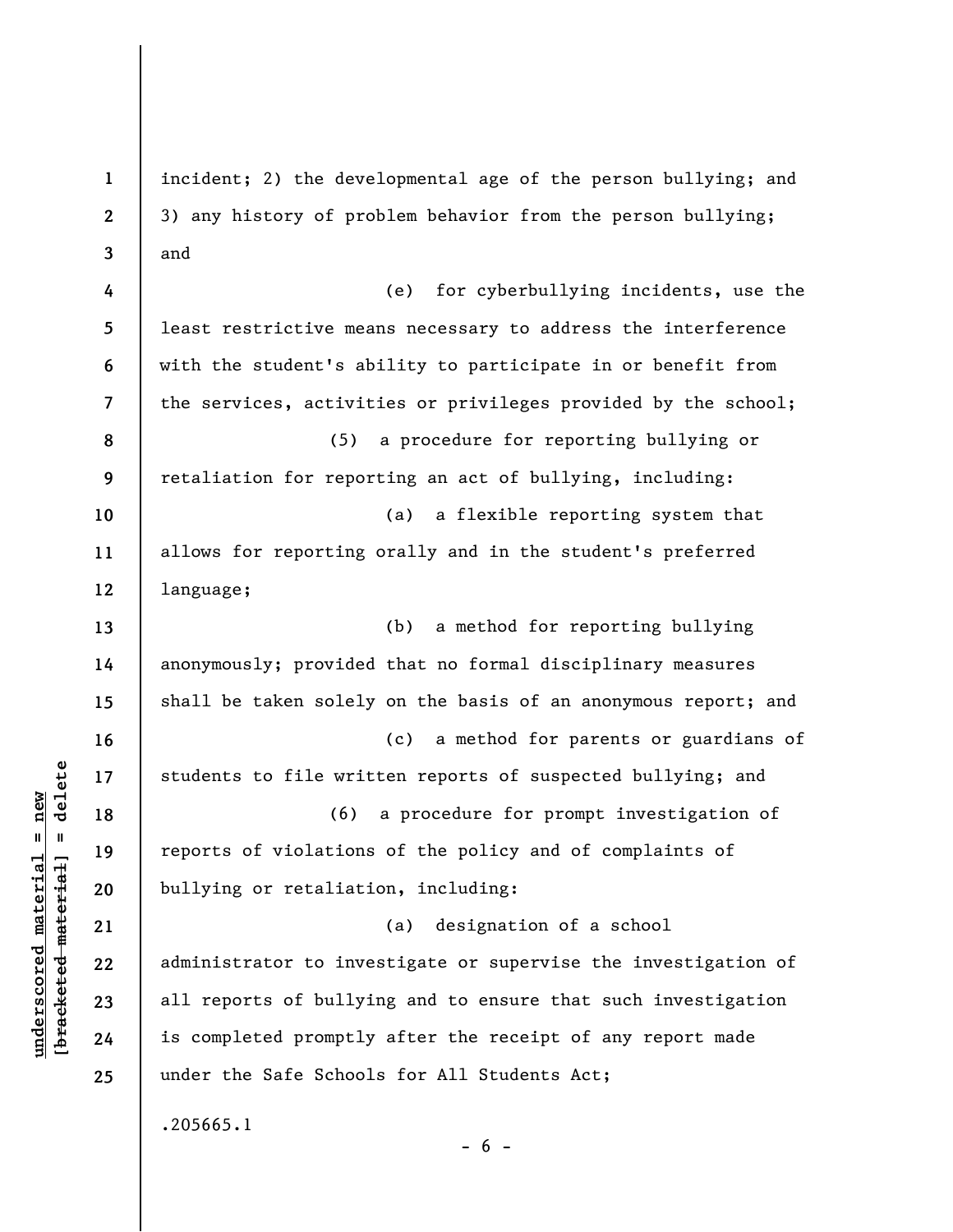**1 2 3 4 5 6 7 8**  (b) a procedure for notification of the parents or guardians of the student alleged to have committed an act of bullying and the parents or guardians of the students targeted by the alleged act; provided that if the administrator believes, in the administrator's professional capacity, that notifying the parents or guardians would endanger the health or well-being of a student, the administrator may delay such notification as appropriate;

**9 10 11 12 13**  (c) a benchmark that school employees who witness acts of bullying or receive reports of bullying notify the designated administrator not later than two days after the school employee witnesses or receives a report of bullying;

(d) an appeal process for a person accused of bullying or a person who is the target of bullying who is not satisfied with the outcome of the initial investigation; and

(e) development of a student safety support plan for students who are targets of bullying that addresses safety measures the school will take to protect targeted students against further acts of bullying.

C. Each local school board shall include bullying prevention policies and procedures for reporting bullying in student handbooks using developmentally and culturally appropriate language. Policies shall be produced and .205665.1 - 7 -

 $b$ racketed material] = delete **[bracketed material] = delete**  $underscored material = new$ **underscored material = new**

**22 23 24** 

**25** 

**14** 

**15** 

**16** 

**17** 

**18** 

**19** 

**20**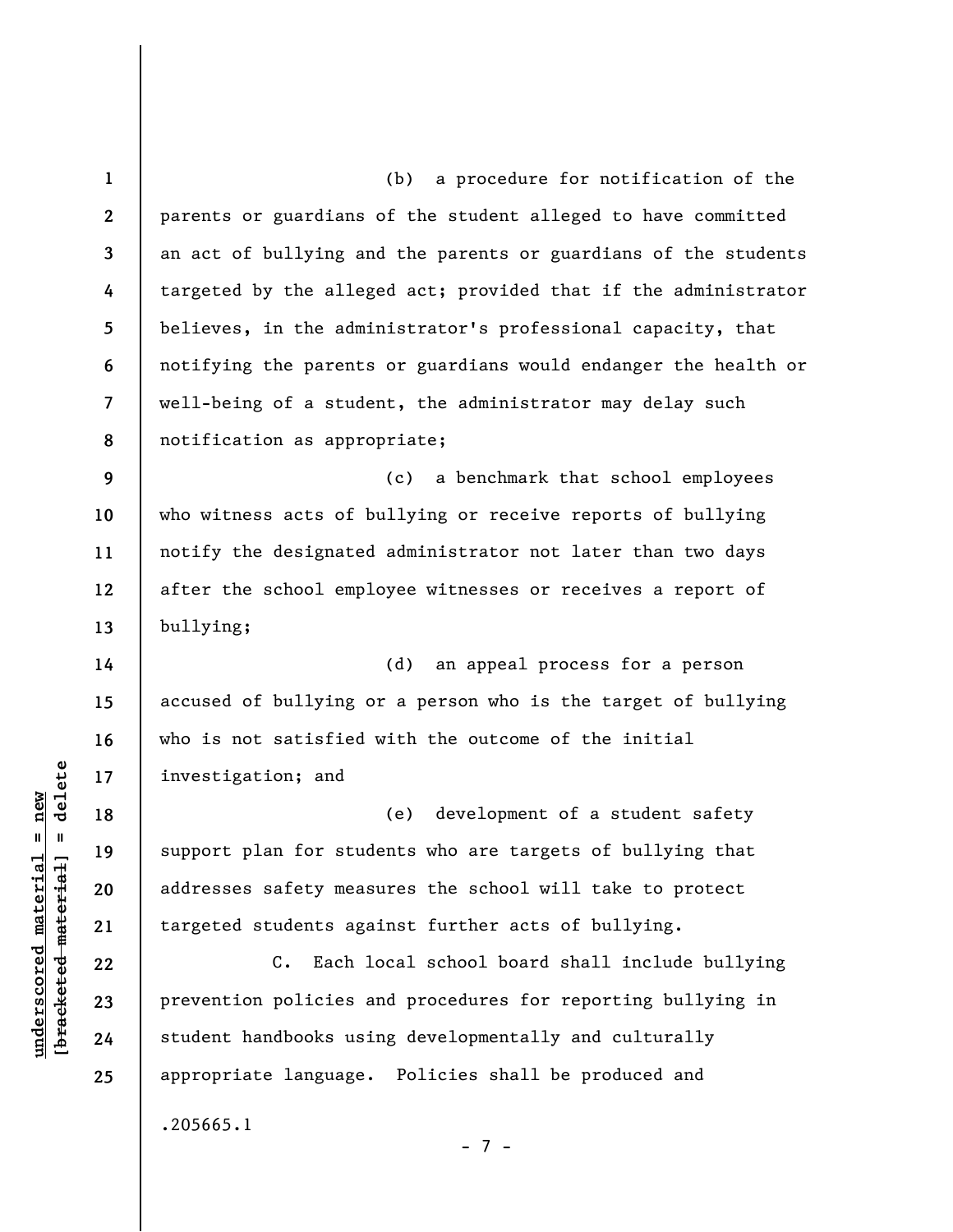**1 2 3**  disseminated in appropriate languages for any school district in which a substantial portion of the student population speaks a language other than English at home.

D. Each public school shall document reports and investigations of bullying and shall maintain those records for no less than four years.

**7 8 9 10 11**  E. Each local school board shall establish procedures for public schools to report aggregate incidents of bullying and incidents of harassment under any applicable federal or state law, along with responses to these incidents, and report this information annually to the department."

**SECTION 4.** A new section of the Public School Code is enacted to read:

**14 15**  "[NEW MATERIAL] BULLYING PREVENTION PROGRAMS ESTABLISHMENT.--

A. Following adoption of a bullying prevention policy, each public school shall:

(1) establish an annual bullying prevention program for students included in New Mexico's health education content standards with benchmarks and performance standards;

(2) provide annual training on bullying prevention to all employees and volunteers who have significant contact with students; and

(3) incorporate information on the bullying prevention policy into new employee training.

.205665.1

- 8 -

 $\frac{1}{2}$  intereted material = delete **[bracketed material] = delete**  $underscored material = new$ **underscored material = new**

**4** 

**5** 

**6** 

**12** 

**13** 

**16** 

**17** 

**18** 

**19** 

**20** 

**21** 

**22** 

**23** 

**24**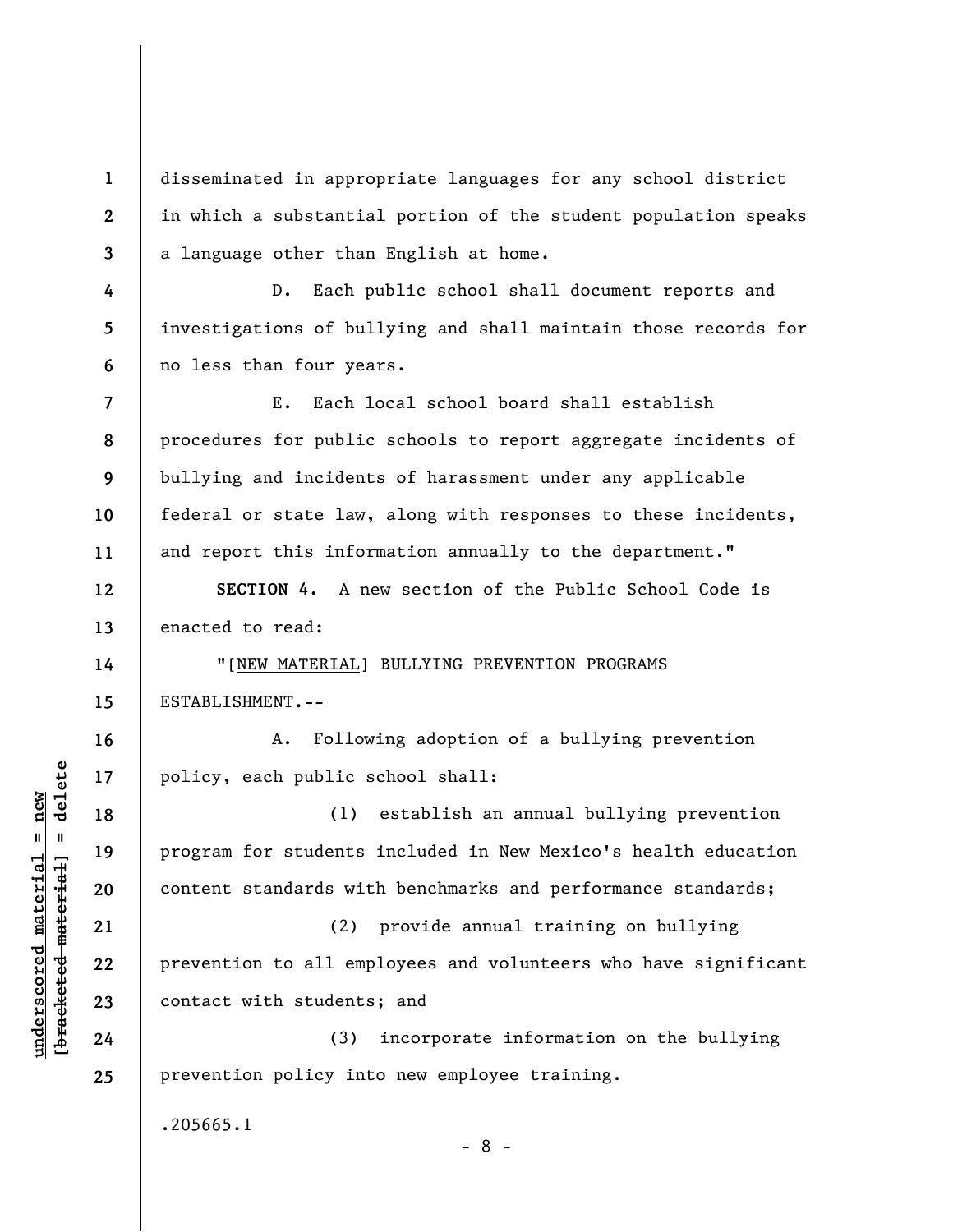| $\mathbf{1}$             | Each school district and public school shall<br>B.              |
|--------------------------|-----------------------------------------------------------------|
| $\mathbf{2}$             | develop a plan for the way in which the policy is to be         |
| 3                        | publicized, including:                                          |
| 4                        | making each school district's anti-<br>(1)                      |
| 5                        | bullying policy, and developmentally, culturally and            |
| 6                        | linguistically appropriate variants of the policy, available on |
| $\overline{\mathcal{L}}$ | public websites;                                                |
| 8                        | (2)<br>identification of a point of contact for                 |
| 9                        | bullying-related concerns; and                                  |
| 10                       | informing parents and students about the<br>(3)                 |
| 11                       | policy at least annually through student handbooks and other    |
| 12                       | resources."                                                     |
| 13                       | SECTION 5. A new section of the Public School Code is           |
| 14                       | enacted to read:                                                |
| 15                       | "[NEW MATERIAL] DEPARTMENT DUTIES--SCHOOL DISTRICT AND          |
| 16                       | CHARTER SCHOOL REPORT CARDS.--                                  |
| 17                       | The department shall:<br>Α.                                     |
| 18                       | issue guidance for bullying prevention<br>(1)                   |
| 19                       | programs and policies in accordance with the Safe Schools for   |
| 20                       | All Students Act; and                                           |
| 21                       | within one hundred eighty days of the<br>(2)                    |
| 22                       | effective date of the Safe Schools for All Students Act:        |
| 23                       | promulgate rules for a model policy<br>(a)                      |
| 24                       | for local school boards on bullying prevention in accordance    |
| 25                       | with that act, as well as any developmentally, culturally or    |
|                          | .205665.1<br>-9-                                                |

**underscored material = new [bracketed material] = delete**

 $[**bracket eted metert et**] = **del et e**$  $underscored material = new$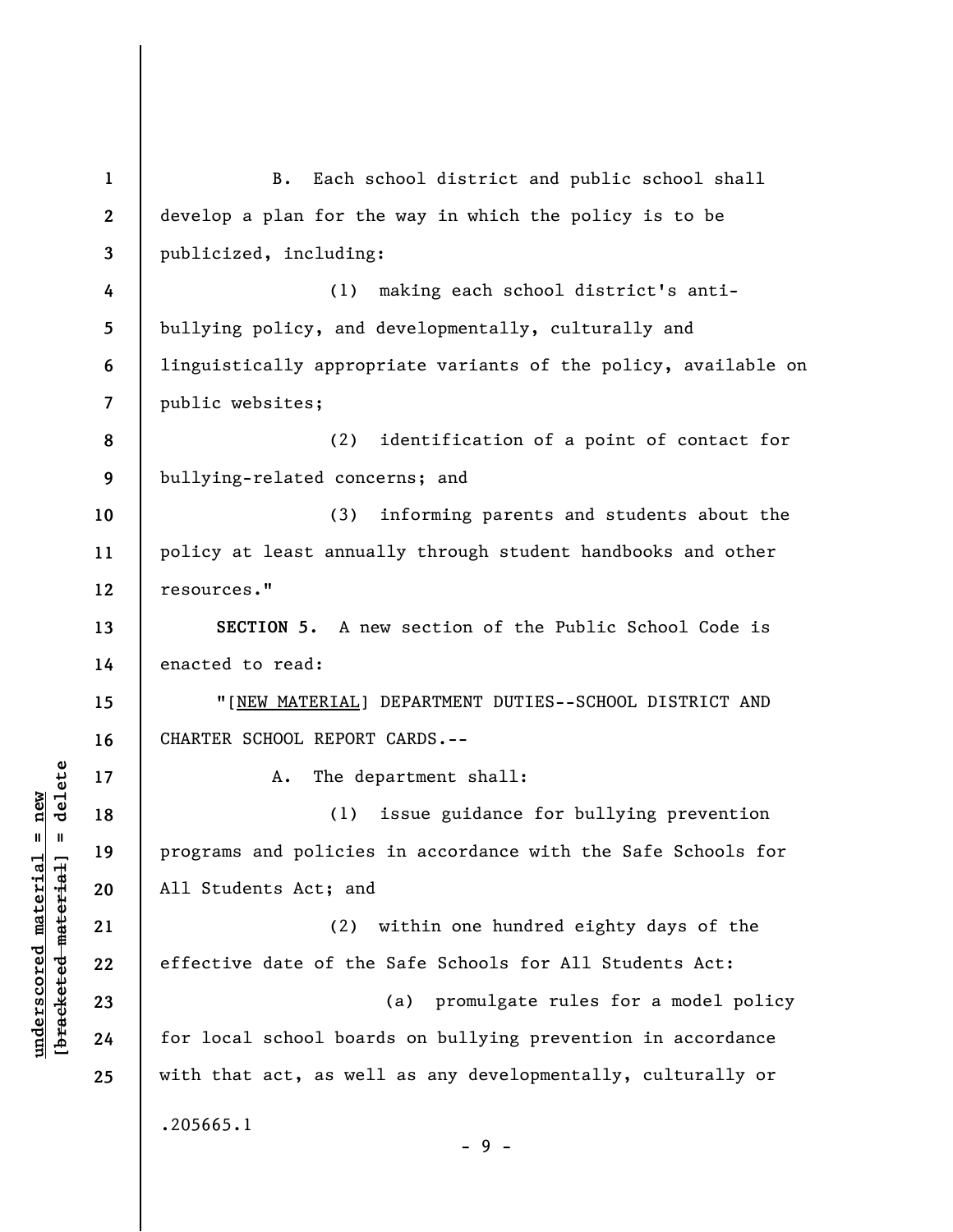linguistically appropriate variants of the policy;

**2 3 4**  (b) provide guidance to local school boards relating to effective forms of progressive discipline to reduce bullying and school violence; and

**5 6 7**  (c) provide guidance to local school boards on effective bullying prevention programs to reduce bullying and school violence.

**8 9 10 11 12 13 14 15 16 17 18 19 20 21**  B. At the same time as or as part of the annual accountability report, each school district and charter school shall report on the status of its implementation of the provisions of the Safe Schools for All Students Act, including the aggregate number of incidents of bullying in the state, the aggregate number of incidents of harassment under any applicable federal or state laws, the aggregate number of responsive actions taken by public schools by type of action, a tabulation of the number of incidents associated with each distinguishing characteristic defined in the Safe Schools for All Students Act, the department's evaluation of the sufficiency of funding for bullying prevention programs and any recommendations for policy or programmatic change to improve the addressing of bullying issues in the state.

C. The department may convene a group of experts to assist with implementation of the Safe Schools for All Students Act. The group may:

(1) include teachers, school administrators, .205665.1

 $- 10 -$ 

 $\frac{1}{2}$  of  $\frac{1}{2}$  and  $\frac{1}{2}$  and  $\frac{1}{2}$  and  $\frac{1}{2}$  and  $\frac{1}{2}$  and  $\frac{1}{2}$  and  $\frac{1}{2}$  and  $\frac{1}{2}$  and  $\frac{1}{2}$  and  $\frac{1}{2}$  and  $\frac{1}{2}$  and  $\frac{1}{2}$  and  $\frac{1}{2}$  and  $\frac{1}{2}$  and  $\frac{1}{2}$  an **[bracketed material] = delete**  $underscored material = new$ **underscored material = new**

**25** 

**22** 

**23** 

**24**